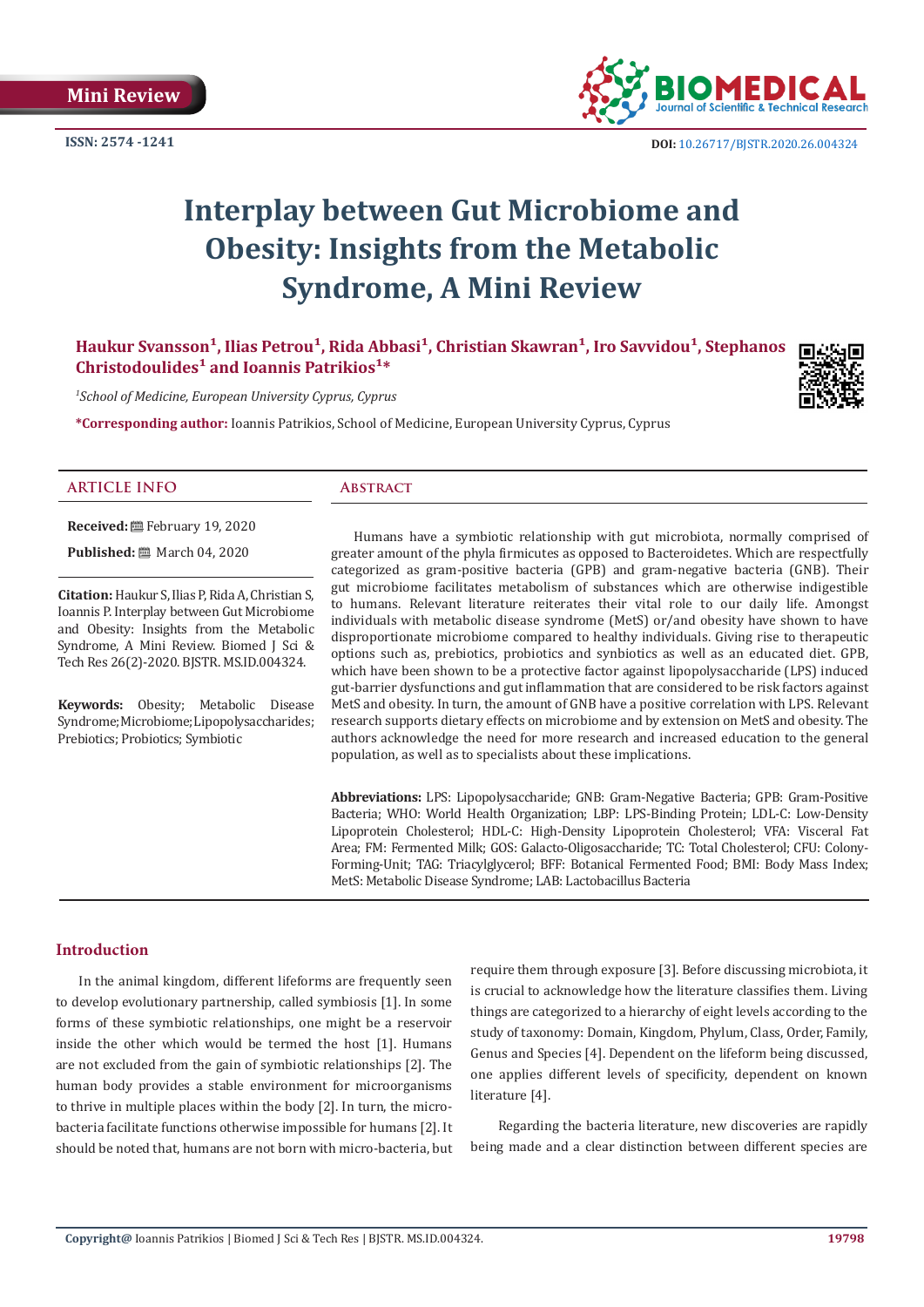commonly not available [4]. Thus, in the literature, it is common practice to refer to phyla, when more specificity is not possible [4]. Two of the most prominent human microbiota phyla are firstly the Firmicutes, accounting for 64% and categorized as GPB [2,5]. And secondly, Bacteroidetes, accounting for 23% of the human bacterial fauna, which are categorized as GNB. The GPB and GNB have shown a respectful association to either positive or negative effect to humans. Additionally, lipopolysaccharide (LPS), one of the building blocks in the outer membrane of GNB [6]. The role of LPS is to protect GNB against the hosts immune system, and thus a possible contributor to illness in the host [6]. Additionally, the death of GNB releases LPS in the gut, causing inflammation [7]. It should be noted that the intestinal epithelium of adults has a role to play in separating harmful and unharmful contents [8]. A dysfunction in the boundary layer, leads to a dysfunctional barrier between external and internal environment termed gut barrier dysfunction [8].

The complex role of the human gut microbiota, located in the gastrointestinal tract, operate on a wide spectrum [2]. Their effects are several including being a determinant of fatty acid synthesis [2], impacting the hosts cognitive functions [2]. Promoting intestinal mucosal integrity [2], providing essential nutrients such as vitamins and enzymes [2]. As well as protection against pathogens [2] and production of antimicrobial peptides [2]. Current scientific literature indicates the essential impact of the Gut microbiota [5-7]. The gut microbiota flora is a living entity, a variety of influencers can thus jeopardize its stability, leading to an instability termed "dysbiosis" [2]. These influencers include a sedentary lifestyle and an unhealthy diet. An individual's dysbiosis is a risk factor for a variety of metabolic syndromes, such as Metabolic Disease Syndrome (MetS) and obesity [9]. MetS is an umbrella term pertaining to a variety of risk factors for metabolic deficiency [10], and obesity is the excess of adipose tissue in one's body [11]. A tool commonly used to assess the state of adipose content, is the Body Mass Index (BMI) [12]. One is able to calculate the individual BMI, by dividing a person's weight in kilograms to their height in meters squared [12]. Where the following score intervals: <18.5, (18,5 to 24.9), (25.0 to 29,9), (30.0 to 34,9) and (35.0 to 39,9) [12], get the respectful labels: Underweight, Normal, Overweight and Obese [13]. Additionally, the BMI z-score, is a value that adjusts for child age as well as sex [13].

 When discussing the effects of nutrition, it is vital to acknowledge bioavailability. Bioavailability refers to the amount of nutrients stored and accessible [14]. A subcategory of bioavailability, bio-accessibility, which refers to the amount of nutrients released from the Gastrointestinal tract [14]. In turn bioactivity then refers to substance effect [14]. Food that is considered to have a positive effect beyond their nutrition, are termed functional food [15]. This group contains the subcategories: Probiotics, Prebiotics, and Synbiotics. Probiotics as defined by the World Health Organization

(WHO) are "Live microorganisms which when administered in adequate amounts confer a health benefit to the host" [15]. The WHO definition on prebiotics is "non-viable food component that confer health benefit (s) on the host associated with modulation of the microbiota" [15]. Synbiotics are then a combination of the two, where probiotics positively affect the probiotic organism(s) [15].

 The above-mentioned measures have support in the literature as being successful in oral ingested therapies [16-24]. Conversely other micro-biotic therapeutics are available, such as in the form of fecal microbiota transplant, which could also serve as a screening factor with a high predictive value [2].

## **Gut microbiome and Metabolic Disease Syndrome**

GNB are associated with LPS which increases gut permeability and therefore a higher amount of GNB is a clear indicating factor for MetS, obesity [6,7] and gut barrier dysfunction. This increase in gut permeability is a result of several causes including alteration in the gut microbiota composition/activity. This can eventually lead to low-grade inflammation, MetS and obesity [22]. While not a novel syndrome, and considerably studied [10,25-27], recent literature suggests reappraisal of the MetS, as increasing literature supports the implications of gut microbiota to the MetS. Studies have demonstrated that there is a clear link between dietary consumption of specific food products, that lead to 'statistically significant changes in the composition of the gut microbiota in line with the prebiotic concept' [16]. Prebiotics selectively stimulate "the growth and/or activity of one or a limited number of bacteria in the colon and thus improves host health" [8]. Additionally, increasing evidence supports the notion that obesity is characterized by gut barrier changes, such as changes in the phyla and microbiota induced gut-membrane permeability, endotoxemia, which leads to disruption in the gut microbiota-host symbiotic relationship, suggesting a relationship between MetS and gut microbiota [8].

Studies have shown that obesity is associated with specific phyla, changes in the gut microbiota and with reduced bacterial diversity [17,18]. The literature has found that an increase of Firmicutes and Actinobacteria and a reduction of Bacteroidetes correlates and results in obesity [19]. This is further reflected by the proportions of Firmicutes, Actinobacteria and Bacteroidetes found in the feces of obese people [20,17].

It has also been observed that there is an association between inflammatory gut tone with obesity [21]. The cause of this inflammatory gut tone is linked to LPS [21]. Studies have identified gut microbiota derived LPS as a key molecule in the early development of inflammation and metabolic diseases [22], again establishing a link between MetS and gut barrier dysfunctions. The gut microbiota can influence the host metabolism and contribute to the development of low-grade inflammation [22]. LPS is a powerful proinflammatory molecule from the cell wall of GNB and is continuously produced in the host gut with the death of GNB [22].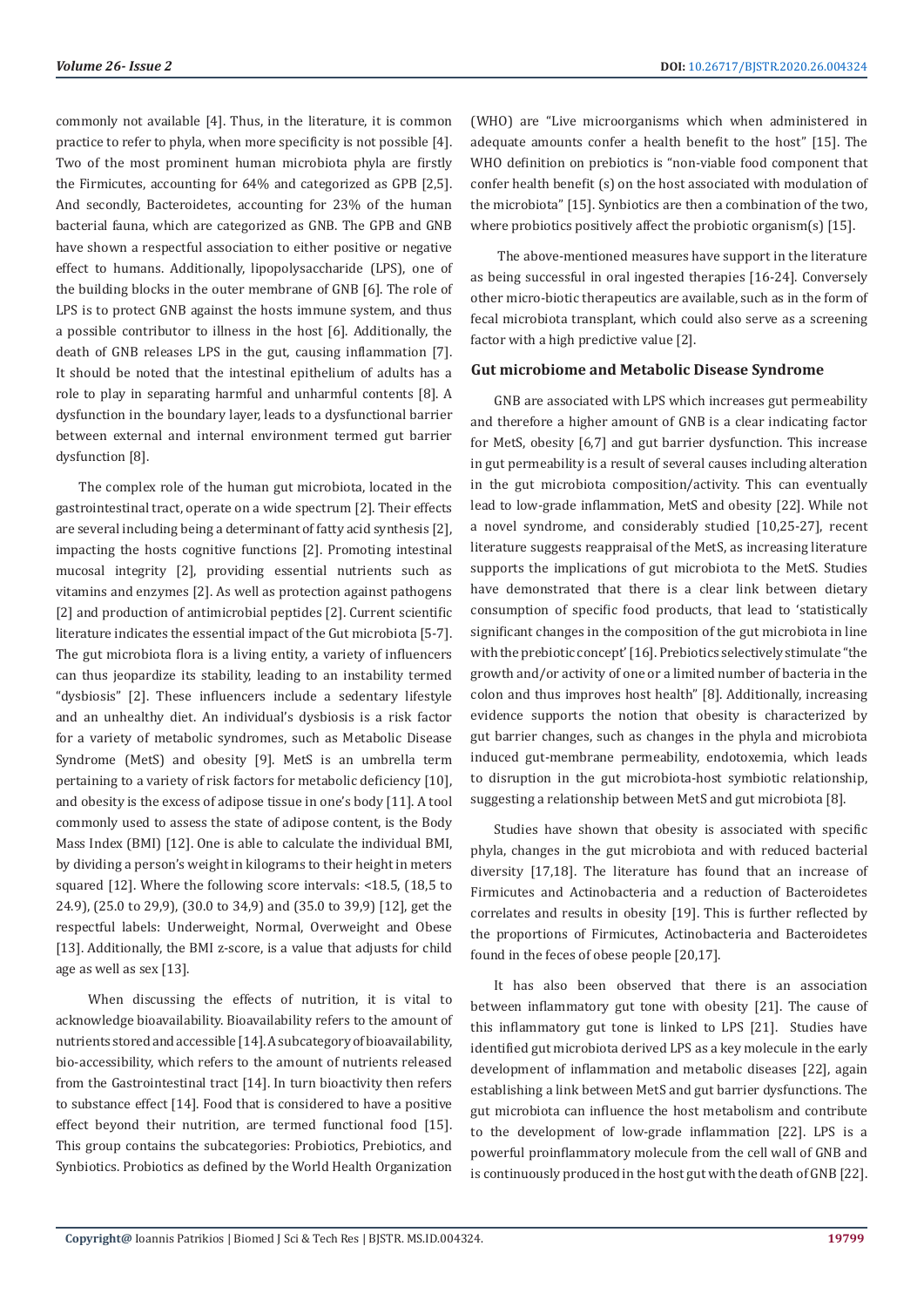Whether MetS leads to the disproportions in microbiome, or vice versa, is an ongoing debate. What is clear is that we can effectively influence the microbiome and by extension MetS and obesity.

# **Dietary effects**

MetS has been associated with diet in early life, known as the theory of "developmental origins of health and disease" by Barker in the 1990s [23]. Malnutrition during prenatal life is a risk factor for adulthood obesity and MetS [24-26]. Undernutrition leads to decrease in muscle mass, thus increasing risk of MetS [28]. Fat is abundant in our diet albeit not all fats are harmful [16,29,30]. Regarding our metabolic health, only trans and saturated fatty acids have shown to have adverse health effects [28,29,30]. The intake of fermented food and beverages like organic unpeeled unpasteurized fruits and vegetables, are associated with an improvement of bio accessibility and bioavailability of food bioactive components [31]. Sauerkraut, kimchi and Kefir are powerful probiotic foods as they contribute a diverse array of microorganisms [31].

Research suggests regular consumption of these fermented foods can have a direct positive influence on the gut microbiota by passing through the gut transiently and if regularly consumed, surpass undesirable microbes, and thus the potential to affect health [32]. Botanical Fermented food (BFF), contain abundant microbiota, they are rich in carbohydrates which are easily accessible to microbiota. In the scientific literature, several reviews have been conducted on the health promoting factors of BFF [33], but as of this writing, no such review has been published regarding the potential of BFF to MetS [33]. Regarding inflammatory diseases such as those that contribute to MetS, GNB contributes to systemic and local LPS burden [34]. Chronic exposure to LPS induces features of MetS and interacts with the innate immune system, through LPS-binding protein (LBP) and its co-receptor CD14 [35]. Higher levels of LPS occur in healthy people after a high fat meal [36]. Though obese are observed having higher levels of circulating LPS in fasting and fed state [36]. Chronic exposure to elevated LPS has been shown to correlate with abdominal obesity and glycemic control [37]. Thus, indicating a potential role of the innate immune system in MetS [35].

# **Therapeutics in Obesity: Probiotics, Prebiotics, and Synbiotics**

The literature has shown that overweight individuals can possibly manage their weight through a variety of therapeutics, pertaining gut microbiota [38]. As previously stated, the gut microbiota composition is an influencing factor of obesity [38], furthermore the microbiome can be modified with the use of probiotics, prebiotics, and synbiotics [39]. Several probiotics including Lactobacillus bacteria (LAB) (e.g., L. Casei strain Shirota LAB13, L. Gasseri, L. Rhamnosus, L. Plantarum) and Bifidobacterium (e.g., B. Infantis, B. Longum, and B. Breve B3) [5]. LAB is found

in carbohydrate-containing substrates, such as the mucosal membrane of vertebrates, in plant, sewage, fermented foods [3]. Supplementation of capsules with bifidobacteria, lactobacilli, and S. Thermophilus have shown a significant improvement in the overweight individual 's lipid profiles [40]. Reducing total cholesterol (TC), triacylglycerol (TAG), the simplest lipids formed by fatty acids, low-density lipoprotein cholesterol (LDL-C) levels and increasing high-density lipoprotein cholesterol (HDL-C) levels [40].

 The effect of a specific probiotic called L. gasseri SBT2055 (LG2055) was examined in a study using adults with large visceral fat area (VFA) [41]. The participants were assigned to receive either fermented milk (FM) containing LG2055 or FM without LG2055 for 12 weeks [41]. The results using the probiotic LG2055 showed lowering effects on abdominal adiposity and body weight [41]. In general, the supplementation of selected probiotics appears to have an important impact on BMI, VFA and hip circumference [38]. Prebiotics consist of complex carbohydrates (one or more) such as, insulin, fructo-oligosaccharide (FOS), or galacto-oligosaccharide (GOS) which can be used as substrates for the microbiota. [42,39]. The supplementation of oligofructose in a high fat diet has been shown to increases the number of intestinal Bifidobacterium and LAB and reduce obesity [39]. The authors recommend advocation of better public awareness regarding the availability of prebiotics in food and their positive effects, as presented in the literature [43]. Examples of prebiotic food sources include yoghurt, cottage cheese, apple cider vinegar, vinegar and miso [43].

Different synbiotics including L. rhamnosus CGMCC1.3724,  $6 \times 108$  Colony-forming-unit (CFU), and inulin [44]/ L. casei, L. rhamnosus, S. thermophilus, B. breve, L. acidophilus, B. longum, L. bulgaricus, and FOS [45]/ L. acidophilus, L. rhamnosus, B. bifidum, B. longum, E. faecium, and FOS [46]. A therapy with synbiotics can reduce BMI z-score, body fat located inside the peritoneal cavity, and waist circumference in children [13], as well as TC, LDL-C, the main source of cholesterol buildup and blockage in the arteries [47], and TAG and serum levels [38].

# **Conclusion**

Research indicates that microbiome dysbiosis is a predisposition for MetS and obesity [6,7,8,22,]. With increasing evidence in the literature, the public and health specialists should be educated accordingly about the implications of the microbiome. Supplementation in the form of probiotics, prebiotics and synbiotics, has ample evidence in the literature for being a protective factor against dysbiosis [38-46]. At the same time, the authors acknowledge a knowledge barrier, in terms of inaccuracy in taxonomy. As some micro-bacteria can only be reduced to a level of phyla, due to research gaps [4]. Leaving ample space for improvement. Authors conclude by addressing the need for more research in this area [4].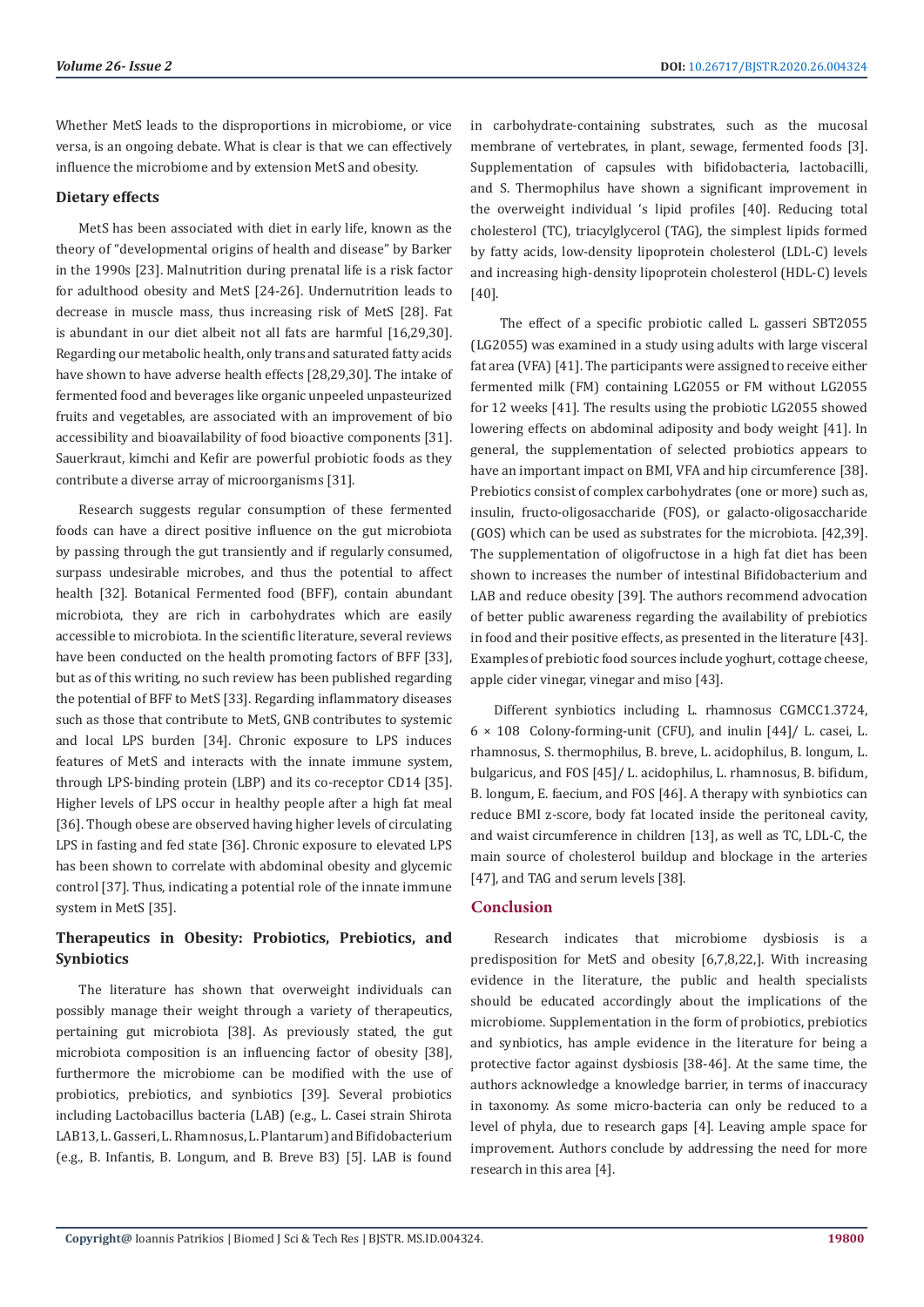#### **References**

- 1. Hedayat K, Lapraz J (2019) Symbiosis. The Theory of Endobiogeny 63- 75.
- 2. [Srikanth P, Pushpanathan P, Mathew G, Selvarajan S, Seshadri K, et al.](https://www.ncbi.nlm.nih.gov/pubmed/31745030)  [\(2019\) Gut microbiota and its mysteries. Indian Journal of Medical](https://www.ncbi.nlm.nih.gov/pubmed/31745030)  [Microbiology 37\(2\): 268-277.](https://www.ncbi.nlm.nih.gov/pubmed/31745030)
- 3. [De Vrese M, Schrezenmeir J \(2008\) Probiotics Prebiotics and Synbiotics.](https://www.ncbi.nlm.nih.gov/pubmed/18461293)  [Food Biotechnology 111: 1-66.](https://www.ncbi.nlm.nih.gov/pubmed/18461293)
- 4. [Tyler A, Smith M, Silverberg M \(2014\) Analyzing the Human Microbiome:](https://www.ncbi.nlm.nih.gov/pubmed/24751579)  [A "How To" guide for Physicians. American Journal of Gastroenterology](https://www.ncbi.nlm.nih.gov/pubmed/24751579)  [109\(7\): 983-993.](https://www.ncbi.nlm.nih.gov/pubmed/24751579)
- 5. [Abenavoli L, Scarpellini E, Colica C, Boccuto L, Salehi B, et al. \(2019\) Gut](https://www.ncbi.nlm.nih.gov/pubmed/31703257)  [Microbiota and Obesity: A Role for Probiotics. Nutrients 11\(11\): 2690.](https://www.ncbi.nlm.nih.gov/pubmed/31703257)
- 6. (2019) Lipopolysaccharide and Its Constituents Encyclopedia.com.
- 7. [Cani P, Delzenne N \(2009\) The Role of the Gut Microbiota in Energy](https://www.ncbi.nlm.nih.gov/pubmed/19442172)  [Metabolism and Metabolic Disease. Current Pharmaceutical Design](https://www.ncbi.nlm.nih.gov/pubmed/19442172)  [15\(13\): 1546-1558.](https://www.ncbi.nlm.nih.gov/pubmed/19442172)
- 8. [Bording Jorgensen M, Alipour M, Wine E, Danesh G \(2017\) Inflammasome](https://www.ncbi.nlm.nih.gov/pubmed/28132060)  [Activation by ATP Enhances Citrobacter rodentium Clearance through](https://www.ncbi.nlm.nih.gov/pubmed/28132060)  [ROS Generation. Cellular Physiology and Biochemistry 41\(1\): 193-204.](https://www.ncbi.nlm.nih.gov/pubmed/28132060)
- 9. [Davani Davari D, Negahdaripour M, Karimzadeh I, Seifan M, Mohkam](https://www.ncbi.nlm.nih.gov/pmc/articles/PMC6463098/)  [M, et al. \(2019\) Prebiotics: Definition Types Sources Mechanisms and](https://www.ncbi.nlm.nih.gov/pmc/articles/PMC6463098/)  [Clinical Applications. Foods 8\(3\): 92.](https://www.ncbi.nlm.nih.gov/pmc/articles/PMC6463098/)
- 10. [Dabke K, Hendrick G, Devkota S \(2019\) The gut microbiome and](https://www.ncbi.nlm.nih.gov/pubmed/31573550)  [metabolic syndrome. Journal of Clinical Investigation 129\(10\): 4050-](https://www.ncbi.nlm.nih.gov/pubmed/31573550) [4057.](https://www.ncbi.nlm.nih.gov/pubmed/31573550)
- 11. Goossens G (2017) The Metabolic Phenotype in Obesity: Fat Mass, Body Fat Distribution, and Adipose Tissue Function. Obesity Facts 10(3): 207- 215.
- 12. R Balentine J (2019) Obesity Definition Charts BMI Causes Treatment.
- 13. [Must A, Anderson S \(2006\) Body mass index in children and adolescents:](https://www.ncbi.nlm.nih.gov/pubmed/16570087)  [considerations for population-based applications. International Journal](https://www.ncbi.nlm.nih.gov/pubmed/16570087)  [of Obesity 30\(4\): 590-594.](https://www.ncbi.nlm.nih.gov/pubmed/16570087)
- 14. Galanakis C (2019) What is the Difference Between Bioavailability Bioaccessibility and Bioactivity of Food Components? SciTech Connect.
- 15. [Manigandan T, Mangaiyarkarasi S, Hemalatha R, Hemalatha V, Murali N,](https://www.ncbi.nlm.nih.gov/pubmed/26604335)  [et al. \(2012\) Probiotics, Prebiotics and Synbiotics - A Review. Biomedical](https://www.ncbi.nlm.nih.gov/pubmed/26604335)  [& Pharmacology Journal 5\(2\): 295-304.](https://www.ncbi.nlm.nih.gov/pubmed/26604335)
- 16. [Sáez Lara M, Robles Sanchez C, Ruiz Ojeda F, Plaza Diaz J, Gil A, et al.](https://www.ncbi.nlm.nih.gov/pubmed/27304953)  [\(2016\) Effects of Probiotics and Synbiotics on Obesity, Insulin Resistance](https://www.ncbi.nlm.nih.gov/pubmed/27304953)  [Syndrome, Type 2 Diabetes and Non-Alcoholic Fatty Liver Disease:](https://www.ncbi.nlm.nih.gov/pubmed/27304953)  [A Review of Human Clinical Trials. International Journal of Molecular](https://www.ncbi.nlm.nih.gov/pubmed/27304953)  [Sciences 17\(6\): 928.](https://www.ncbi.nlm.nih.gov/pubmed/27304953)
- 17. [De Clercq N, Groen A, Romijn J, Nieuwdorp M \(2016\) Gut Microbiota in](https://www.ncbi.nlm.nih.gov/pmc/articles/PMC5105041/)  [Obesity and Undernutrition. Advances in Nutrition: An International](https://www.ncbi.nlm.nih.gov/pmc/articles/PMC5105041/)  [Review Journal 7\(6\): 1080-1089.](https://www.ncbi.nlm.nih.gov/pmc/articles/PMC5105041/)
- 18. [Rajkumar H, Mahmood N, Kumar M, Varikuti S, Challa H, et al. \(2014\)](https://www.ncbi.nlm.nih.gov/pubmed/24795503)  [Effect of Probiotic \(VSL#3\) and Omega-3 on Lipid Profile, Insulin](https://www.ncbi.nlm.nih.gov/pubmed/24795503)  [Sensitivity, Inflammatory Markers, and Gut Colonization in Overweight](https://www.ncbi.nlm.nih.gov/pubmed/24795503)  [Adults: A Randomized, Controlled Trial. Mediators of Inflammation](https://www.ncbi.nlm.nih.gov/pubmed/24795503)   $2014 \cdot 1 - 8$
- 19. [Kadooka Y, Sato M, Imaizumi K, Ogawa A, Ikuyama K, et al. \(2010\)](https://www.ncbi.nlm.nih.gov/pubmed/20216555)  [Regulation of abdominal adiposity by probiotics \(Lactobacillus gasseri](https://www.ncbi.nlm.nih.gov/pubmed/20216555)  [SBT2055\) in adults with obese tendencies in a randomized controlled](https://www.ncbi.nlm.nih.gov/pubmed/20216555)  [trial. European Journal of Clinical Nutrition 64\(6\): 636-643.](https://www.ncbi.nlm.nih.gov/pubmed/20216555)
- 20. [Chu J, Kang S, Kim S, Lee S, Lee Y, et al. \(2019\) Prebiotic UG1601 mitigates](https://www.ncbi.nlm.nih.gov/pubmed/31686768)  [constipation-related events in association with gut microbiota: A](https://www.ncbi.nlm.nih.gov/pubmed/31686768)  [randomized placebo-controlled intervention study. World Journal of](https://www.ncbi.nlm.nih.gov/pubmed/31686768)  [Gastroenterology 25\(40\): 6129-6144.](https://www.ncbi.nlm.nih.gov/pubmed/31686768)
- 21. [Chan S, Hawley C, Campbell K, Morrison M, Campbell S, et al. \(2019\)](https://www.ncbi.nlm.nih.gov/pubmed/31587409) [Transplant associated infections-The role of the gastrointestinal](https://www.ncbi.nlm.nih.gov/pubmed/31587409) [microbiota and potential therapeutic options. Nephrology 25\(1\): 5-13.](https://www.ncbi.nlm.nih.gov/pubmed/31587409)
- 22. [Sanchez M, Darimont C, Drapeau V, Emady Azar S, Philippe L, et al. \(2013\)](https://www.canadianjournalofdiabetes.com/article/S1499-2671(13)00449-8/fulltext) [Effect of Lactobacillus Rhamnosus CGMCC1.3724 Supplementation](https://www.canadianjournalofdiabetes.com/article/S1499-2671(13)00449-8/fulltext) [on Weight loss and Maintenance in Obese Men and Women. Canadian](https://www.canadianjournalofdiabetes.com/article/S1499-2671(13)00449-8/fulltext) [Journal of Diabetes 37: S269.](https://www.canadianjournalofdiabetes.com/article/S1499-2671(13)00449-8/fulltext)
- 23. [Safavi M, Farajian S, Kelishadi R, Mirlohi M, Hashemipour, et al. \(2013\)](https://www.ncbi.nlm.nih.gov/pubmed/23477506) [The effects of synbiotic supplementation on some cardio-metabolic risk](https://www.ncbi.nlm.nih.gov/pubmed/23477506) [factors in overweight and obese children: A randomized triple-masked](https://www.ncbi.nlm.nih.gov/pubmed/23477506) [controlled trial. International Journal of Food Sciences and Nutrition](https://www.ncbi.nlm.nih.gov/pubmed/23477506) [64\(6\): 687-693.](https://www.ncbi.nlm.nih.gov/pubmed/23477506)
- 24. [Ipar N, Aydogdu S, Yildirim G, Inal M, Gies I, et al. \(2015\) Effects of](https://www.ncbi.nlm.nih.gov/pubmed/26259892) [synbiotic on anthropometry, lipid profile and oxidative stress in obese](https://www.ncbi.nlm.nih.gov/pubmed/26259892) [children. Beneficial Microbes 6\(6\): 775-781.](https://www.ncbi.nlm.nih.gov/pubmed/26259892)
- 25. [Roberfroid M, Gibson G, Hoyles L, McCartney A, Rastall R, et al. \(2010\)](https://www.ncbi.nlm.nih.gov/pubmed/20920376) [Prebiotic effects: metabolic and health benefits. British Journal of](https://www.ncbi.nlm.nih.gov/pubmed/20920376) [Nutrition 104\(S2\): S61-S63.](https://www.ncbi.nlm.nih.gov/pubmed/20920376)
- 26. [Waldram A, Holmes E, Wang Y, Rantalainen M, Wilson I, et al. \(2009\)](https://www.ncbi.nlm.nih.gov/pubmed/19275195) [Top-Down Systems Biology Modeling of Host Metabotype Microbiome](https://www.ncbi.nlm.nih.gov/pubmed/19275195) [Associations in Obese Rodents. Journal of Proteome Research 8\(5\):](https://www.ncbi.nlm.nih.gov/pubmed/19275195) [2361-2375.](https://www.ncbi.nlm.nih.gov/pubmed/19275195)
- 27. [Kalliomäki M, Carmen Collado M, Salminen S, Isolauri E \(2008\) Early](https://www.ncbi.nlm.nih.gov/pubmed/18326589) [differences in fecal microbiota composition in children may predict](https://www.ncbi.nlm.nih.gov/pubmed/18326589) [overweight. The American Journal of Clinical Nutrition 87\(3\): 534-538.](https://www.ncbi.nlm.nih.gov/pubmed/18326589)
- 28. [Brown L \(2014\) Endocrine regulation of fetal skeletal muscle growth:](https://www.ncbi.nlm.nih.gov/pubmed/24532817) [Impact on future metabolic health. Journal of Endocrinology 221\(2\):](https://www.ncbi.nlm.nih.gov/pubmed/24532817) [R13-R29.](https://www.ncbi.nlm.nih.gov/pubmed/24532817)
- 29. [Turnbaugh P, Hamady M, Yatsunenko T, Cantarel B, Duncan A, et](https://www.ncbi.nlm.nih.gov/pubmed/19043404) [al. \(2008\) A core gut microbiome in obese and lean twins. Nature](https://www.ncbi.nlm.nih.gov/pubmed/19043404) [457\(7228\): 480-484.](https://www.ncbi.nlm.nih.gov/pubmed/19043404)
- 30. [Ley R, Backhed F, Turnbaugh P, Lozupone C, Knight R, et al. \(2005\)](https://www.ncbi.nlm.nih.gov/pubmed/16033867) [Obesity alters gut microbial ecology. Proceedings of the National](https://www.ncbi.nlm.nih.gov/pubmed/16033867) [Academy of Sciences 102\(31\): 11070-11075.](https://www.ncbi.nlm.nih.gov/pubmed/16033867)
- 31. [Plovier H, Cani P \(2017\) Microbial Impact on Host Metabolism:](https://www.ncbi.nlm.nih.gov/pubmed/28597812) [Opportunities for Novel Treatments of Nutritional Disorders?](https://www.ncbi.nlm.nih.gov/pubmed/28597812) [Microbiology Spectrum 5\(3\).](https://www.ncbi.nlm.nih.gov/pubmed/28597812)
- 32. [Everard A, Cani P \(2013\) Diabetes, obesity and gut microbiota. Best](https://www.ncbi.nlm.nih.gov/pubmed/23768554) [Practice & Research Clinical Gastroenterology 27\(1\): 73-83.](https://www.ncbi.nlm.nih.gov/pubmed/23768554)
- 33. [Knip M, Åkerblom H \(2005\) Early Nutrition and Later Diabetes Risk.](https://www.ncbi.nlm.nih.gov/pubmed/16137119) [Advances in Experimental Medicine and Biology 569: 142-150.](https://www.ncbi.nlm.nih.gov/pubmed/16137119)
- 34. [Desai M, Jellyman J, Ross M \(2015\) Epigenomics, gestational](https://www.ncbi.nlm.nih.gov/pubmed/25640766) [programming and risk of metabolic syndrome. International Journal of](https://www.ncbi.nlm.nih.gov/pubmed/25640766) [Obesity 39\(4\): 633-641.](https://www.ncbi.nlm.nih.gov/pubmed/25640766)
- 35. [Tarrade A, Panchenko P, Junien C, Gabory A \(2015\) Placental contribution](https://www.ncbi.nlm.nih.gov/pubmed/25568451) [to nutritional programming of health and diseases: Epigenetics and](https://www.ncbi.nlm.nih.gov/pubmed/25568451) [sexual dimorphism. Journal of Experimental Biology 218\(1\): 50-58.](https://www.ncbi.nlm.nih.gov/pubmed/25568451)
- 36. [Brenseke B, Prater M, Bahamonde J, Gutierrez J \(2013\) Current](https://www.ncbi.nlm.nih.gov/pubmed/23476780) [Thoughts on Maternal Nutrition and Fetal Programming of the Metabolic](https://www.ncbi.nlm.nih.gov/pubmed/23476780) [Syndrome. Journal of Pregnancy 2013: 1-13.](https://www.ncbi.nlm.nih.gov/pubmed/23476780)
- 37. [Calton E, James A, Pannu P, Soares M \(2014\) Certain dietary patterns](https://www.ncbi.nlm.nih.gov/pubmed/25150114) [are beneficial for the metabolic syndrome: Reviewing the evidence.](https://www.ncbi.nlm.nih.gov/pubmed/25150114) [Nutrition Research 34\(7\): 559-568.](https://www.ncbi.nlm.nih.gov/pubmed/25150114)
- 38. [Davì G, Santilli F, Patrono C \(2010\) Nutraceuticals in Diabetes and](https://www.ncbi.nlm.nih.gov/pubmed/20633024) [Metabolic Syndrome. Cardiovascular Therapeutics 28\(4\): 216-226.](https://www.ncbi.nlm.nih.gov/pubmed/20633024)
- 39. [Roche H \(2005\) Fatty acids and the metabolic syndrome. Proceedings of](https://www.ncbi.nlm.nih.gov/pubmed/15877919) [the Nutrition Society 64\(1\): 23-29.](https://www.ncbi.nlm.nih.gov/pubmed/15877919)
- 40. JF, VB, VC, LP, MP, et al. (2019) Impact of Mushroom Nutrition on Microbiota and Potential for Preventative Health.